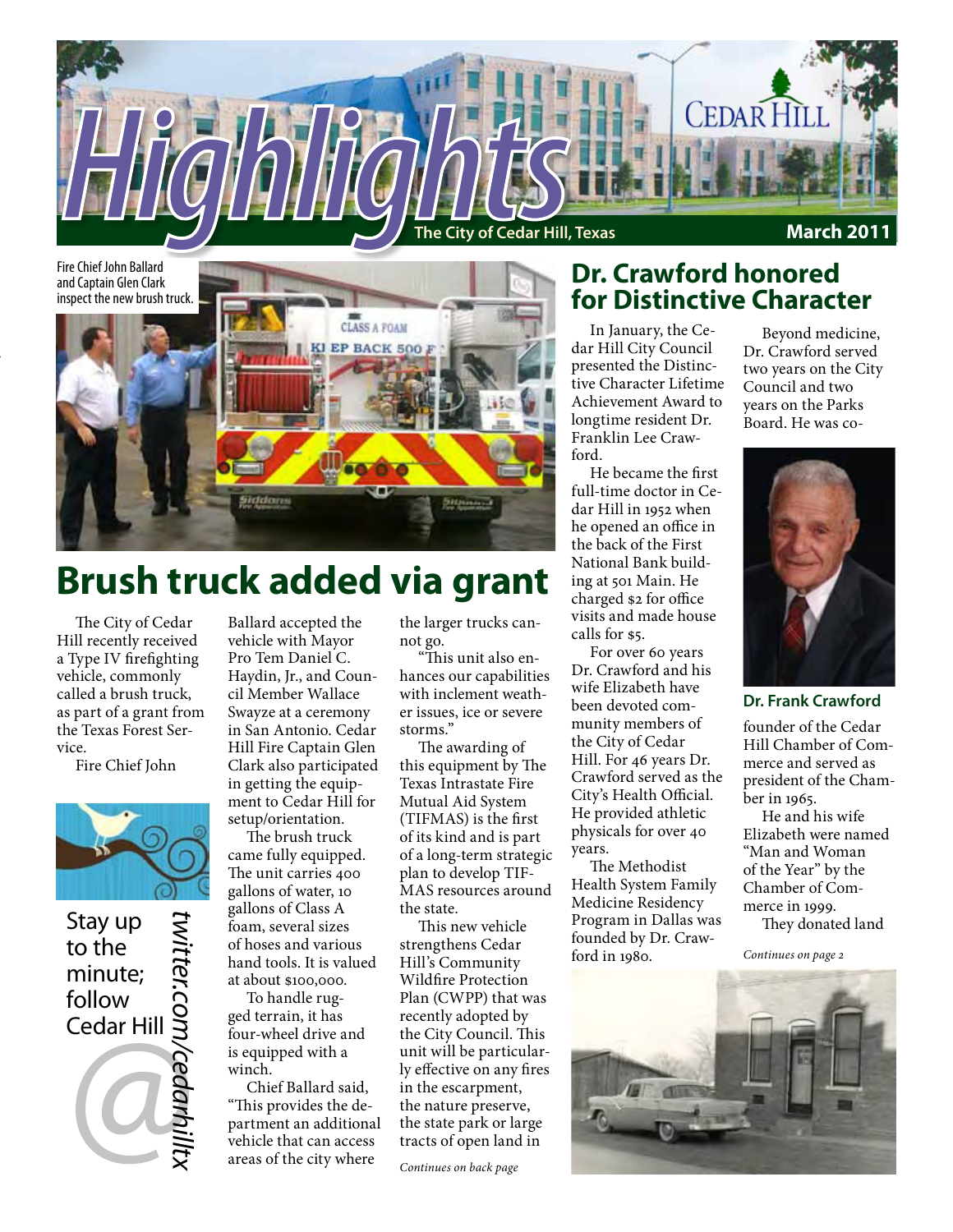# **Infrastructure projects**

# **Substantially complete**

# **Meadow Crest Pump Station Improvements**

Project scope includes the replacement of the existing 1.0 MGD pump with a 2.0 MGD pump and the addition of two 4.0 MGD pumps. Completion date: Winter 2010.

# **Pleasant Run Road East**

Project scope includes paving, sidewalks, drainage, water, sewer, street lighting and landscaping improvements on Pleasant Run Road from US67 to Joe Wilson Road. Estimated completion: Spring 2011.

# **Sanitary Sewer Lift Station Upgrades**

Project includes upgrades at several sanitary sewer lift stations, including level indicator modifications, regrading, repainting, fencing, SCADA improvements, I/I mitigation improvements and safety upgrades. Completion date: Winter 2010.

# **Projects Under Construction**

# **Meadow Crest Transmission Line**

Project scope includes the installation of a 30-inch supply line from Wintergreen Road at US67 to the proposed Meadow Crest Pump. Estimated completion: Spring 2011

# **Lake Ridge Parkway Road Improvements**

**Phase 1** is a partnership with Dallas County to rehabilitate the existing roadway and drainage system and construct two additional lanes to complete the four-lane divided roadway. Estimated completion: Winter 2012.

**Phase 2** includes streetscape improvements, which entail lighting, sidewalks, trail improvements and landscaping. The City received a grant from the State Transportation Enhancement Program for these improvements. Estimated completion: Fall 2013.

# **Belt Line/Mansfield Road Improvements, Phase III**

Project includes the widening of Belt Line/Mansfield Rd. to four lanes from the Belt Line and Mansfield Rd. intersection to the western city limits. Estimated completion: 2013.

## **Asphalt Street Resurfacing/Reconstruction**

Knob Hill Court, Shady Ridge Court, Canyon View Court

# **Projects under Design**

**Lake Ridge Parkway Storage Tank** Construction of a 16-inch water line and a 1.5-2.0 MG storage tank.

#### **Pleasant Run Road from Joe Wilson to Duncanville Road** Expand the roadway to two lanes each way, with turn lanes and median. Estimated completion: 2012.

# **Wintergreen Road**

Scope for this project is being developed by the partnership of Dallas County, City of Duncanville, City of Cedar Hill and the Regional Toll Revenue.

## **FM 1382 Capacity Improvements**

Adding two new inside lanes on FM 1382, one lane in each direction from Old Straus Road to New Clark Road. This is a partnership with Texas Department of Transportation. Estimated completion: Spring 2012

# **Dr. Crawford honored** *from page 1*



for what is now Crawford Park, the secondmost visited park in the city.

During ceremonies at the Government Center, Dr. Crawford was honored by the City, Methodist Hospital, the Chamber of Commerce, and his family as a community leader, caring physician, loving husband, proud father and grandfather.

A reception for Dr. Crawford followed the City Council meeting.

In front of a packed house at a recent City Council meeting, Mayor Rob Franke is joined by City Council members Chris Parvin, Clifford Shaw, Mayor Pro Tem Daniel C. Haydin, Jr., Council Members Wallace Swayze and Cory Spillman to honor Dr. Frank Crawford for his lifetime of service to the Cedar Hill community.





Don't wait for Cedar Hill marshals to arrest you at home or at work over an unpaid citation.

Be proactive and contact Cedar Hill Municipal Court at

972.291.5100 x1041 to set up a time to pay your fees at the Cedar Hill Government Center, at 285 Uptown Blvd., or pay online at www.cedarhilltx. com/warrants.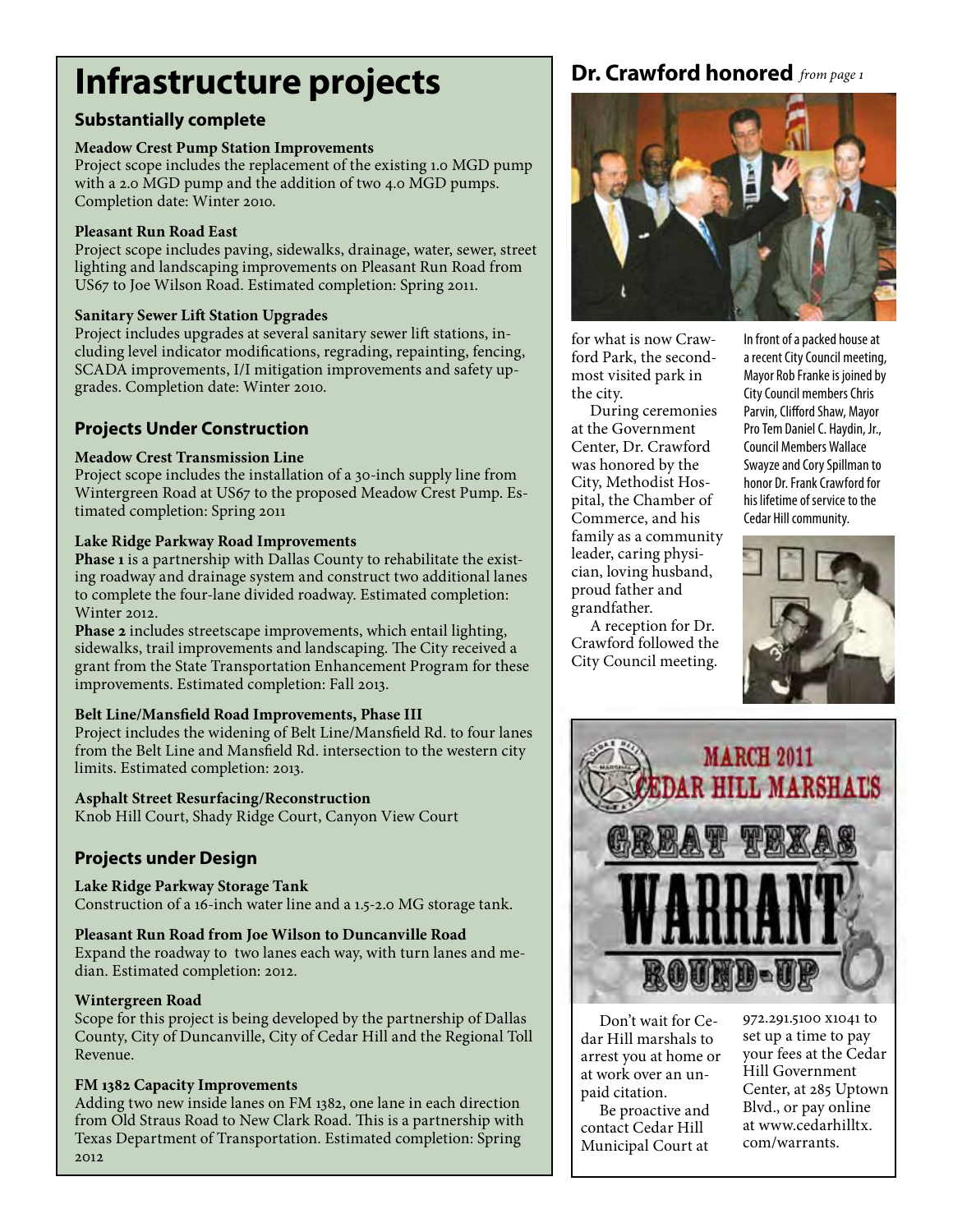# City Council honors students



Above, Mayor Pro Tem Daniel C. Haydin, Jr., presents a plaque and S.T.A.R. student award to Keshawna Richmond, a fifth grade student at Joe Wilson Intermediate School.

Below, Council Member Cory Spillman shares a light moment while reading the certificate of S.T.A.R. student Kristen Castro, a fourthgrader at Plummer Elementary School .



# Monthly brush pickup

Larger quantities of brush are picked up at the curb (not in the alley) once a month according to the map below. Week 1 includes the first Monday of the month, Week 2 would be the second Monday of the month and so on. Residents should have brush at the curb by 7 a.m. on the appropriate Monday for their zone. Brush may be put out the Friday before pickup after 6 p.m. Brush may be picked up any day during the week.

Brush does not need to be bundled. Do not place brush on water meters or under power/telephone lines. Residents may place up to ten cubic yards (size of a small car).

Brush resulting from work done by a commercial service provider will not be picked up. Tires, hazardous waste, commercial waste or construction debris will not be picked up.

For amounts over 10 yards, please contact Waste Management at 972.315.5400 to negotiate a pickup charge.



# Community Calendar

# March 2011

# 8 City Council Meeting

6 p.m. Briefing Session, public meeting 7 p.m. City Council meeting Government Center, Cedar Hill Room, 285 Uptown Blvd.

# 8, 15, 22, 29 Tax Preparation Help at the Library

10:30 a.m. - 2:30 p.m. every Tuesday until April 12 225 Cedar St. in the Meeting Room Provided by AARP, open to the public, first come first served

#### 14-18 Spring Break at the Library

Zula B. Wylie Public Library, 225 Cedar St. Check the online calendar at www.cedarhilllibrary.org for events

#### 22 City Council Meeting

6 p.m. Briefing Session, public meeting 7 p.m. City Council meeting Government Center, Cedar Hill Room, 285 Uptown Blvd.

## 26 E-Waste Collection & Paper Shredding Event

8 a.m. - Noon at the High School parking lot, US 67 at Cooper Keep it Green in Cedar Hill. Recycle TVs, computers, printers and other electronic equipment at no charge. Bring up to 3 boxes of papers and watch them shred. Hosted by City of Cedar Hill Code Enforcement

## 28 Mining the Library's Online Resources

2:30 - 3:30 p.m. at Zula B. Wylie Public Library 225 Cedar St. in the Meeting Room Learn techniques that work in a variety of the Library's online research tools. Search tips include: finding magazine and newspaper articles, health and wellness information, and business and company records.

# April 2011

## 10 Family Kite Fly

10 a.m - 2 p.m. Valley Ridge Park, 2850 Park Ridge Drive Parks & Recreation sponsors this family-friendly free event. Bring your store-bought or custom kite to fly, or just enjoy the dancing colors in the sky over the park. Will be cancelled in case of rain.

## 12 City Council Meeting

6 p.m. Briefing Session, public meeting 7 p.m. City Council meeting Government Center, Cedar Hill Room, 285 Uptown Blvd.

## 23 Hazardous Household Waste Disposal

9-11 a.m. at the High School parking lot, US67 and Cooper Just drive through, your car will be unloaded for you. To see what to bring and what not, visit www.cedarhilltx.com/hhw

## 26 City Council Meeting

6 p.m. Briefing Session, public meeting 7 p.m. City Council meeting Government Center, Cedar Hill Room, 285 Uptown Blvd.

**To submit your community organization's activity to be considered for this Community Calendar, please email complete info to corky.brown@cedarhilltx.com.**